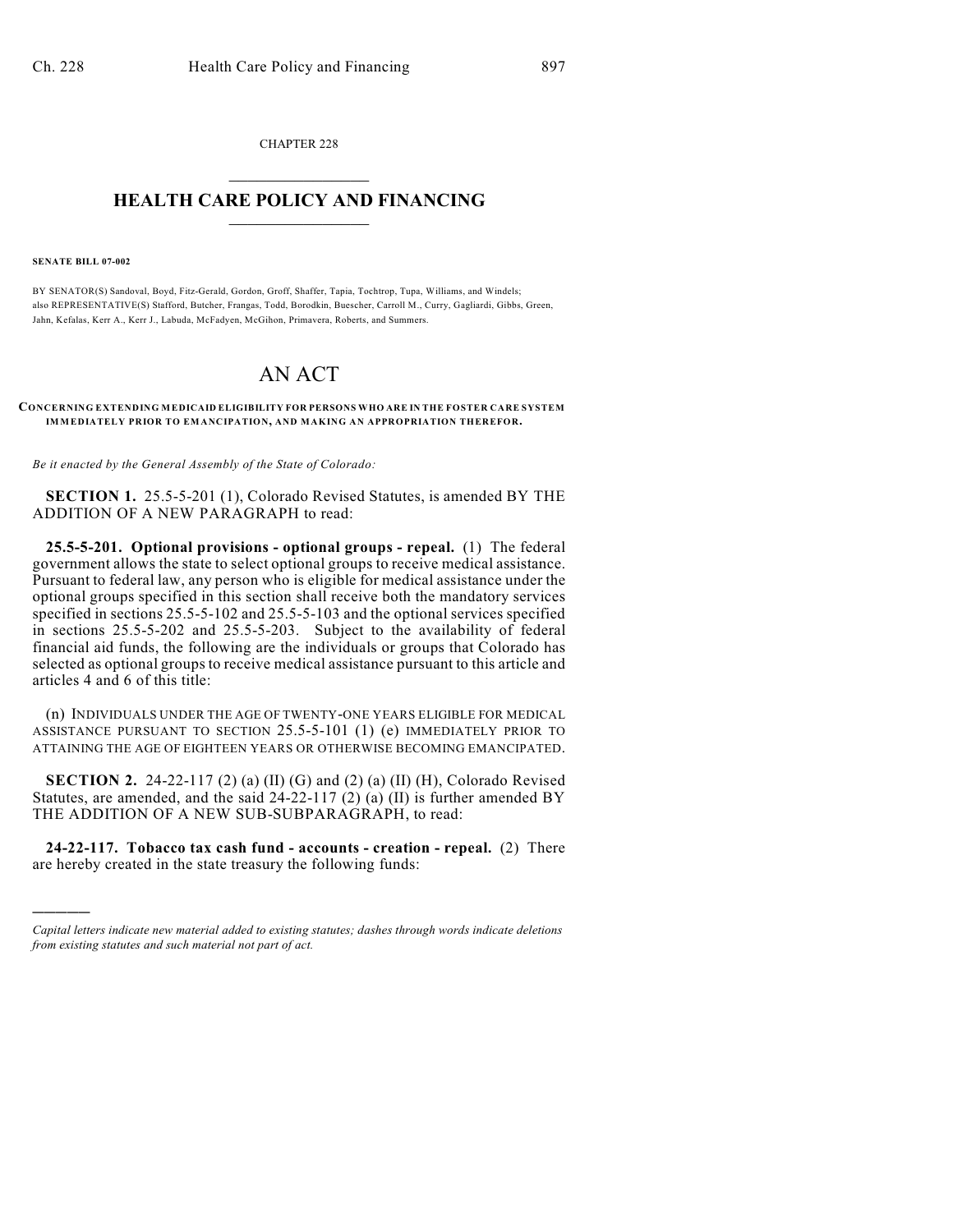(a) (II) Except as provided in subparagraphs (III) and (IV) of this paragraph (a), for fiscal year 2005-06 and each fiscal year thereafter, moneys in the health care expansion fund shall be annually appropriated by the general assembly to the department of health care policy and financing for the following purposes:

(G) To provide up to five hundred forty thousand dollars for cost-effective marketing to increase the enrollment of eligible children and pregnant women in the children's basic health plan, article 8 of title 25.5, C.R.S.; and

(H) To provide presumptive eligibility to pregnant women under the medical assistance program, articles 4, 5, and 6 of title 25.5, C.R.S.; AND

(I) TO PROVIDE FUNDING FOR EXTENDING MEDICAID ELIGIBILITY FOR PERSONS WHO ARE IN THE FOSTER CARE SYSTEM IMMEDIATELY PRIOR TO EMANCIPATION, AS SET FORTH IN SECTION 25.5-5-201 (1) (n), C.R.S.

**SECTION 3. Appropriation.** (1) In addition to any other appropriation, there is hereby appropriated, to the department of health care policy and financing, for allocation to the executive director's office, for the Medicaid management information system contract, for the fiscal year beginning July 1, 2006, the sum of thirty-four thousand six hundred fifty dollars (\$34,650), or so much thereof as may be necessary, for the implementation of this act. Of said sum, eight thousand six hundred sixty-three dollars (\$8,663) shall be from the health care expansion fund created in section 24-22-117 (2) (a) (I), Colorado Revised Statutes, and twenty-five thousand nine hundred eighty-seven dollars (\$25,987) shall be from federal funds.

(2) In addition to any other appropriation, there is hereby appropriated, to the department of human services, for allocation to the office of information technology services, for Colorado trails, for the fiscal year beginning July 1, 2006, the sum eight thousand five hundred fifty dollars (\$8,550), or so much thereof as may be necessary, for the implementation of this act. Of said sum, four thousand two hundred seventy-five dollars (\$4,275) shall be from the health care expansion fund created in section 24-22-117 (2) (a) (I), Colorado Revised Statutes, and four thousand two hundred seventy-five dollars (\$4,275) shall be from federal funds.

(3) In addition to any other appropriation, there is hereby appropriated, to the department of health care policy and financing, for allocation to the medical services premiums division, for medical services premiums, for the fiscal year beginning July 1, 2007, the sum of three million nine hundred thousand eight hundred fifty-nine dollars (\$3,900,859), or so much thereof as may be necessary, for the implementation of this act. Of said sum, one million nine hundred fifty thousand four hundred thirty dollars (\$1,950,430) shall be from the health care expansion fund created in section 24-22-117 (2) (a) (I), Colorado Revised Statutes, and one million nine hundred fifty thousand four hundred twenty-nine dollars (\$1,950,429) shall be from federal funds.

(4) In addition to any other appropriation, there is hereby appropriated, to the department of health care policy and financing, for allocation to the Medicaid mental health community programs division, for mental health capitation payments for Medicaid eligible clients, for the fiscal year beginning July 1, 2007, the sum of